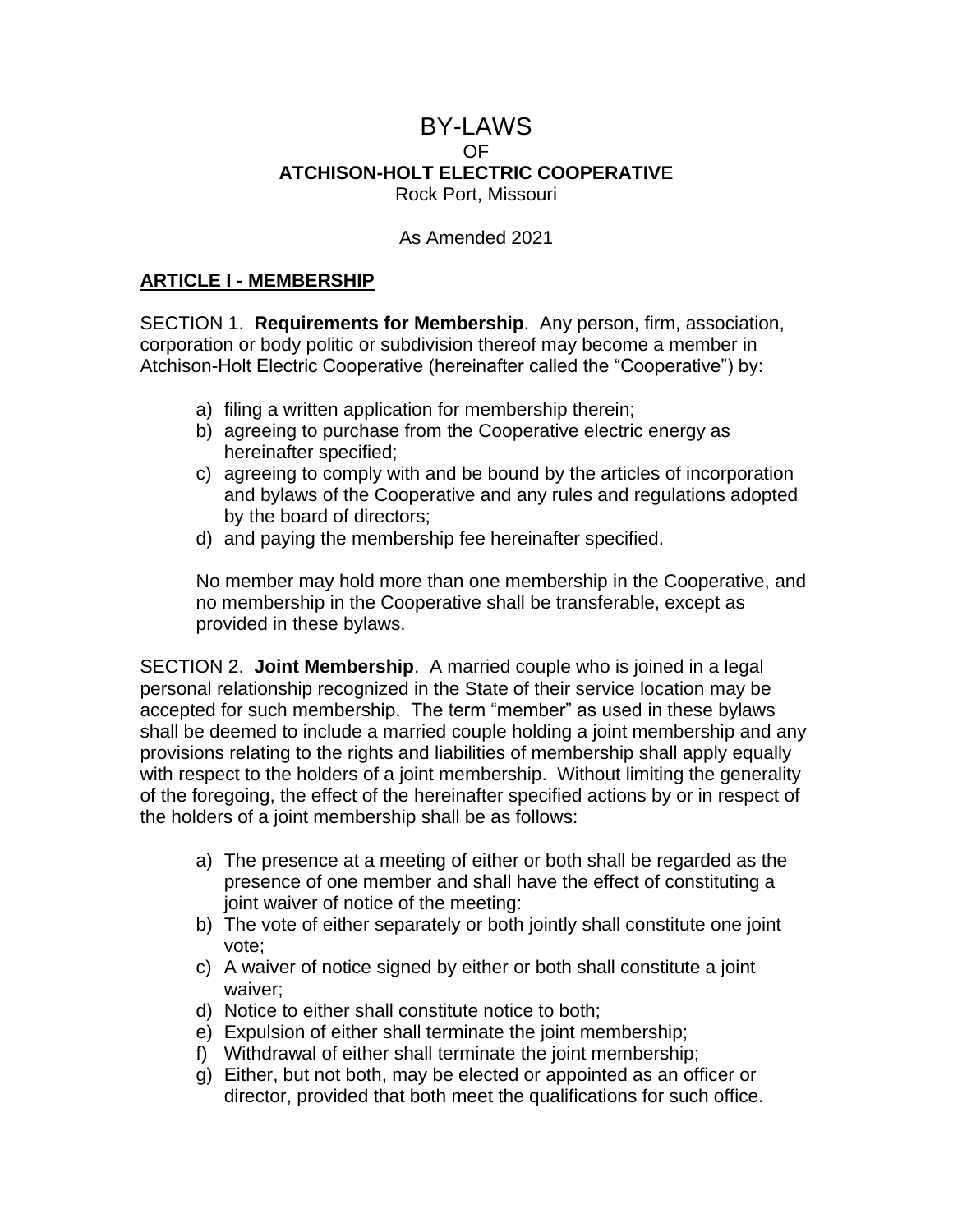#### SECTION 3. **Conversion of Membership**.

- a) A membership may be converted to a joint membership upon the written request of the holder thereof and the agreement by such holder and his or her spouse to comply with the articles of incorporation, bylaws and rules and regulations adopted by the board of directors.
- b) Upon the death of either spouse who is a party to the joint membership, such membership shall be held solely by the survivor; provided, however, that the estate of the deceased shall not be released from any debts due the Cooperative.

SECTION 4. **Membership and Service Connection Fees**. The membership fee shall be set by the board of directors.

SECTION 5. **Purchase of Electric Energy**. Each member shall, as soon as electric energy shall be available, purchase from the Cooperative all electric energy used on the premises specified in his application for membership, and shall pay therefore monthly at rates which shall from time to time be fixed by the board of directors. It is expressly understood that the amount paid for electric energy in excess of the cost of service is furnished by members as capital and each member shall be credited with the capital so furnished as provided in the bylaws. Each member shall pay to the Cooperative such minimum amount per month regardless of the amount of electric energy consumer, as shall be fixed by the board of directors from time to time. Each member shall also pay all amounts owed by him to the Cooperative as and when the same shall become due and payable.

# SECTION 6. **Termination of Membership**.

- a) Any member may withdraw from membership upon compliance with such uniform terms and conditions as the board of directors may prescribe. The board of directors of the Cooperative may, by the affirmative vote of not less than two-thirds of all directors, expel any member who fails to comply with any of the provisions of the articles of incorporation, bylaws or rules or regulations adopted by the board of directors, but only if such members shall have been given written notice by the Secretary of the Cooperative that such failure makes him liable to expulsion and such failure shall have continued for at least ten days after such notice was given. Any expelled member may be reinstated by vote of the board of directors. The membership of a member who for a period of six (6) months after service is available to him, has not purchased electric energy from the Cooperative, shall be cancelled by resolution of the board of directors.
- b) Upon the withdrawal, death, cessation of existence or expulsion of a member, the membership of such member shall thereupon terminate. Termination of membership in any manner shall not release a member or his estate from any debts due the Cooperative.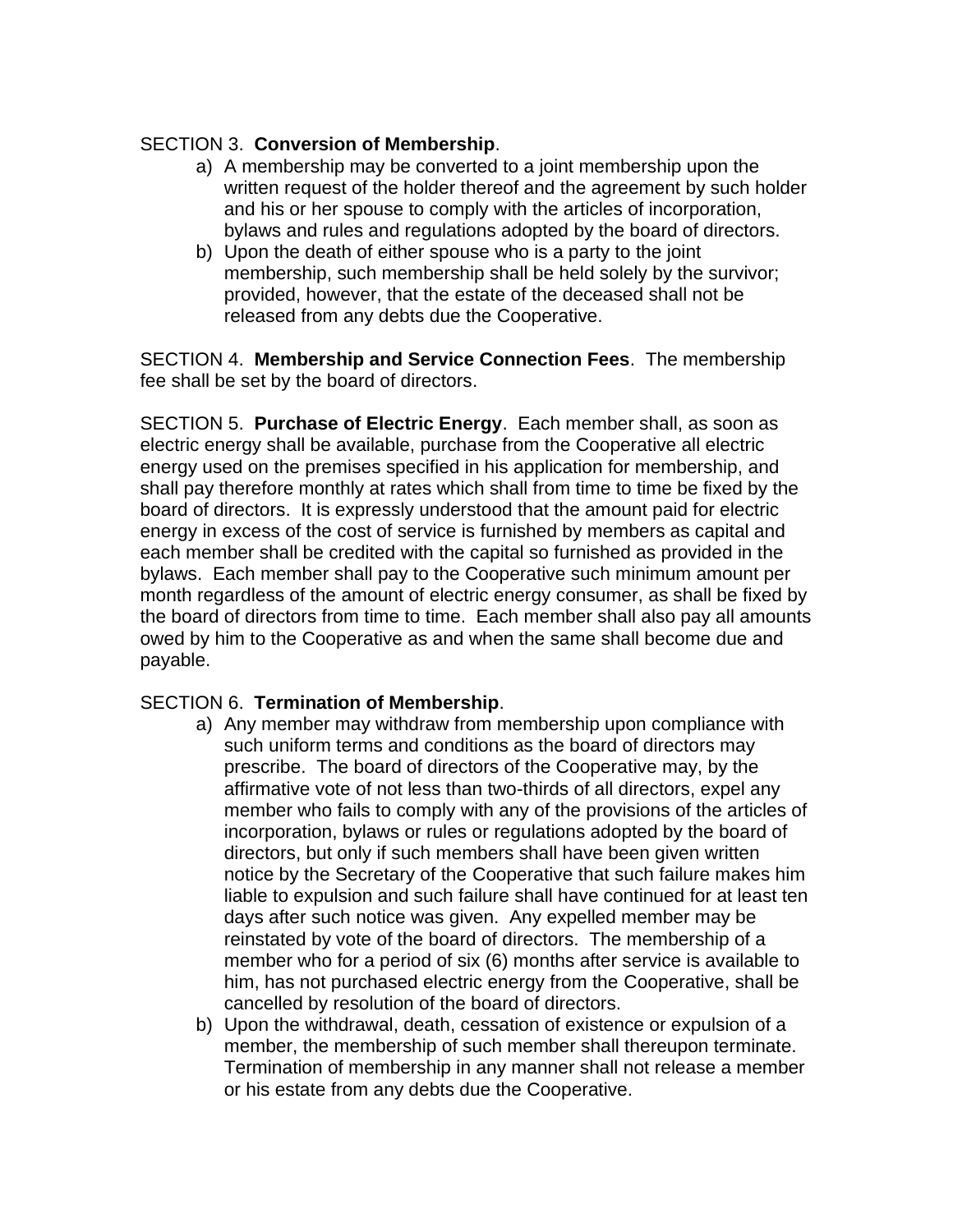c) In case of withdrawal or termination of the membership in any manner, the Cooperative will repay to the member the amount of the membership fee paid by him or her, provided, however, that the Cooperative shall deduct from the amount of the membership fee the amount of any debts or obligations owing from the member to the Cooperative.

# **ARTICLE II – RIGHTS AND LIABILITIES OF MEMBERS**

# SECTION 1**. Property Interest of Members**. Upon dissolution, after:

- a) all debts and liabilities of the Cooperative shall have been paid, and;
- b) all capital furnished through patronage shall have retired as provided in these bylaws, the remaining property and assets of the Cooperative shall be distributed among the members in the proportion which the aggregate patronage of each bears to the total patronage of all members during the seven years next preceding the date of the filing of the certificate of dissolution, or, if the Cooperative shall not have been in existence for such period, during the period of its existence.

SECTION 2. **Non-Liability For Debts of The Cooperative**. The private property of the members shall be exempt from execution or other liability for the debts of the Cooperative and no members shall be liable or responsible for any debts or liabilities of the Cooperative.

# **ARTICLE III – MEETING OF MEMBERS**

SECTION 1. **Annual Meeting**. The Annual Meeting of the members shall be held between June 15 and September 15 of each year, beginning with the year 1969, on such day and at such place in the County of Atchison, State of Missouri, as shall be designated by the Board of Directors in the notice of the meeting, for the purpose of electing directors, passing upon reports for the previous fiscal year and transacting such other business as may come before the meeting. It shall be the responsibility of the board of directors to make adequate plans and preparations for the annual meeting. Failure to hold the annual meeting at the time designated in the notice of such meeting shall not work a forfeiture or dissolution of the Cooperative.

Section 2. **Special Meetings**. Special meetings of the members may be called by resolution of board of directors or upon written request signed by any three directors, by the president, or by ten percent or more of all the members, and it shall thereupon be the duty of the Secretary to cause notice of such meeting to be given as hereinafter provided. Special meetings of the members may be held at any place within the County of Atchison, State of Missouri, specified in the noticed of the special meeting.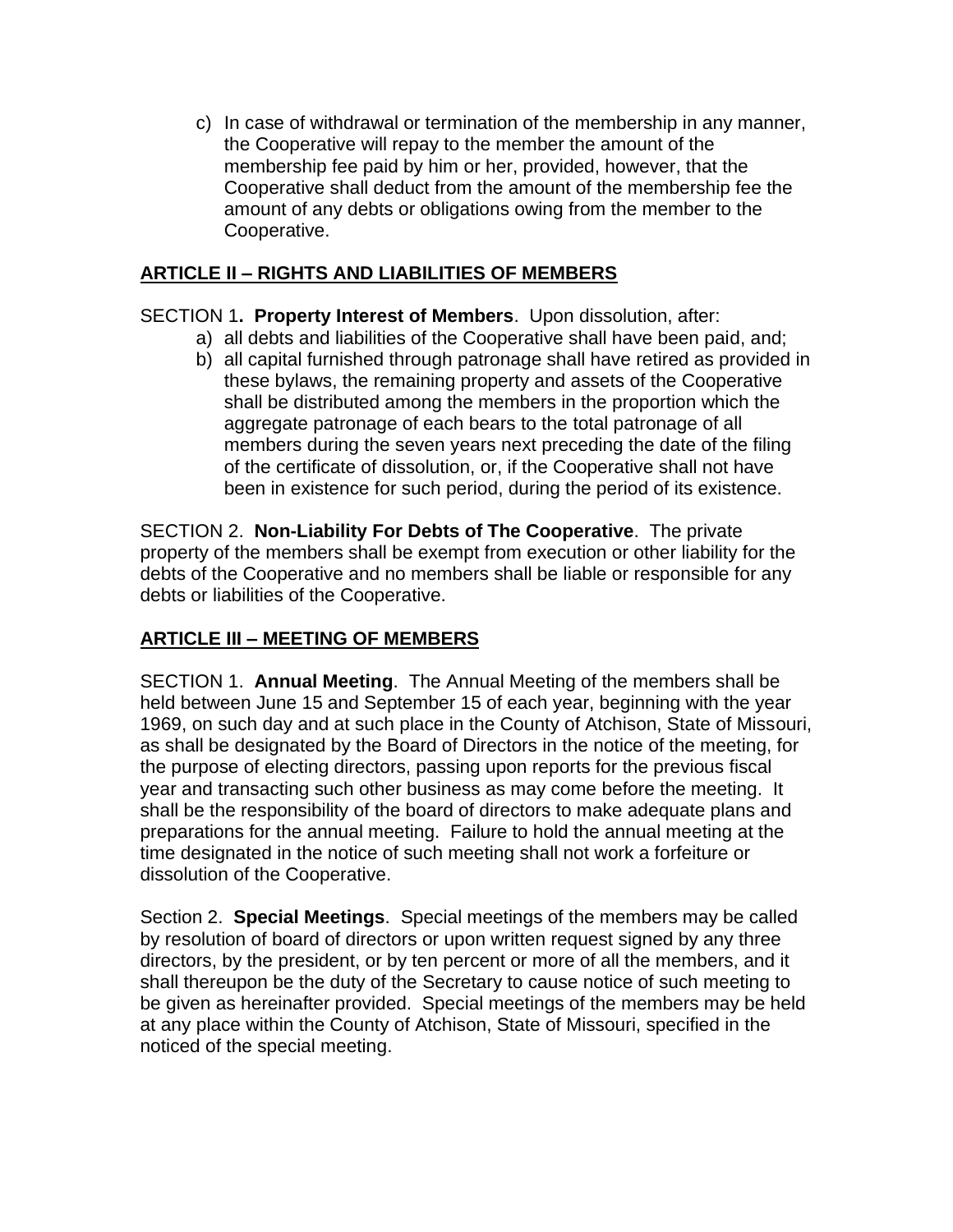SECTION 3. **Notice of Members' Meeting**. Written or printed notice stating the place, day and hour of the meeting, and in case of a special or an annual meeting at which business requiring special notice is to be transacted, the purpose or purposes for which the meeting is called, shall be delivered not less than ten days or more than twenty-five days before the date of the meeting, either personally or by mail, by or at the direction of the Secretary, or upon a default in duty by the Secretary, by the persons calling the meeting, to each member. If mailed, such notice shall be deemed to be delivered when deposited in the United States mail, addressed to the member at his address as it appears on the records of the Cooperative, with postage thereon prepaid. In lieu of placing the notice in the United States Mail, if the member has provided the Cooperative with an electronic mail address the notice shall be transmitted by electronic form to the member. The failure of any member to receive notice of an annual or special meeting of the members shall not invalidate any action which may be taken by the members at any such meeting.

SECTION 4. **Quorum**. A quorum shall consist of such number of members present in person as required by the State Statutes of Missouri. If less than a quorum is present at any meeting, a majority of those present in person may adjourn the meeting from time to time without further notice, provided that the Secretary shall notify any absent members of the time and place of such adjourned meeting.

SECTION 5. **Voting**. Each member shall be entitled to only one vote upon each matter submitted to a vote at a meeting of the members. All questions shall be decided by a vote of the majority of the members voting thereon in person, except as otherwise provided by law, the articles of incorporation or these bylaws, and except that members may vote by mail, under procedure established by the Board of Directors, on any proposition submitted to the members for approval pertaining to any of the following matters:

- a) The Cooperative's proposed merger or consolidation with one or more other rural electric cooperatives; or
- b) The Cooperative's proposed sale, lease, or disposal of all or any substantial portion of its property to one or more other rural electric cooperatives.

SECTION 6. **Order of Business**. The order of business at the annual meeting of the members and, so far as possible, at all other meetings of the members, shall be essentially as follows:

- a) Report on the number of members present in person in order to determine the existence of a quorum.
- b) Reading of the notice of the meeting and proof of the due publication or mailing thereof, or the waiver or waivers of notice of the meeting, as the case may be.
- c) Reading of unapproved minutes or previous meetings of the members and the taking of necessary action thereon.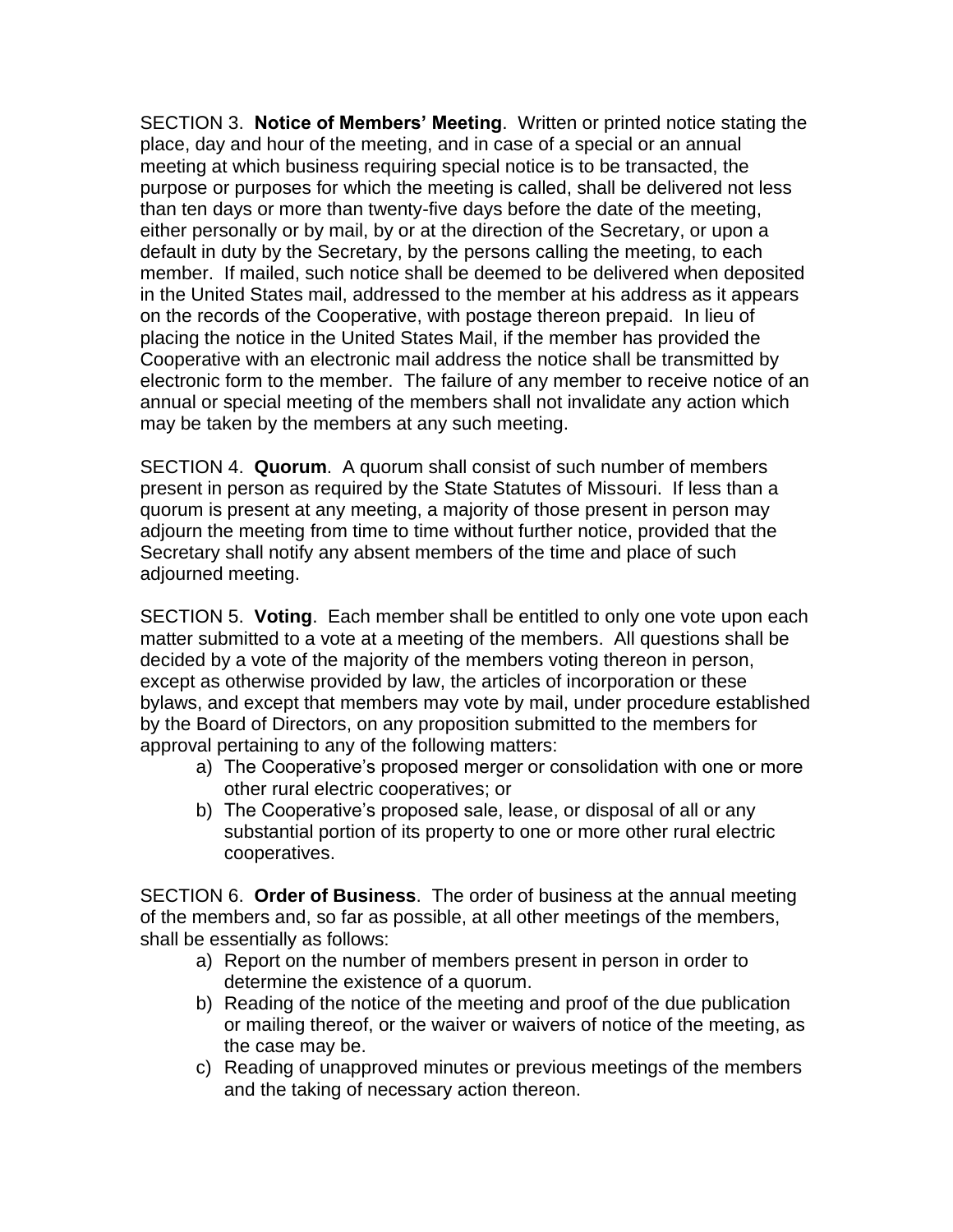- d) Presentation and consideration of reports of officers and manager.
- e) Election of directors.
- f) Unfinished business.
- g) New business.
- h) Adjournment.

## **ARTICLE IV – DIRECTORS**

SECTION 1. **General Powers**. The business and affairs of the Cooperative shall be managed by a board of nine directors which shall exercise all of the powers of the Cooperative except such as are by law, the articles of conversion or these bylaws, conferred upon or reserved to the members.

SECTION 2. **Election and Tenure of Office**. The persons named as directors in the articles of conversion shall compose the board of directors until the first annual meeting following the conversion of the Cooperative under the Rural Electric Cooperative Act or until their successors shall have been elected and qualified. Beginning with the first annual meeting of the Cooperative following its conversion held in 1946, the directors of the Cooperative shall be divided into three classes, each of which shall consist of three directors. The term of office of the directors of the first class elected at the annual meeting in 1943 shall expire at the next succeeding annual meeting; the term of office of the directors of the second class elected a the annual meeting in 1944 shall expire at the second succeeding annual meeting; the term of office of the directors of the third class elected at the annual meeting in 1945 shall expire at the third succeeding annual meeting. At each annual meeting after the annual meeting held in 1946, three directors shall be elected by ballot by and from the members to serve until the third succeeding annual meeting of the members or until their successors shall have been elected and shall have qualified.

If an election of directors shall not be held on the date designated herein for the annual meeting or at any adjournment thereof the board of directors shall cause the election to be held at a special meeting of the members as soon thereafter as practicable. Directors may be elected by a plurality vote of the members.

SECTION 3. **Qualifications**. No person shall be eligible to become or remain a director or to hold any position of trust in the Cooperative who is not a member and bona fide resident of the district served by the Cooperative; or is in any way financially interested in a competing enterprise or a business selling electric energy or supplies to the Cooperative. Upon establishment of the fact that a director is holding office in violation of any of the foregoing provisions, the board of directors shall remove such director from office. Nothing contained in this section shall affect in any way or manner whatsoever the validity of any action taken at any meeting of the board of directors.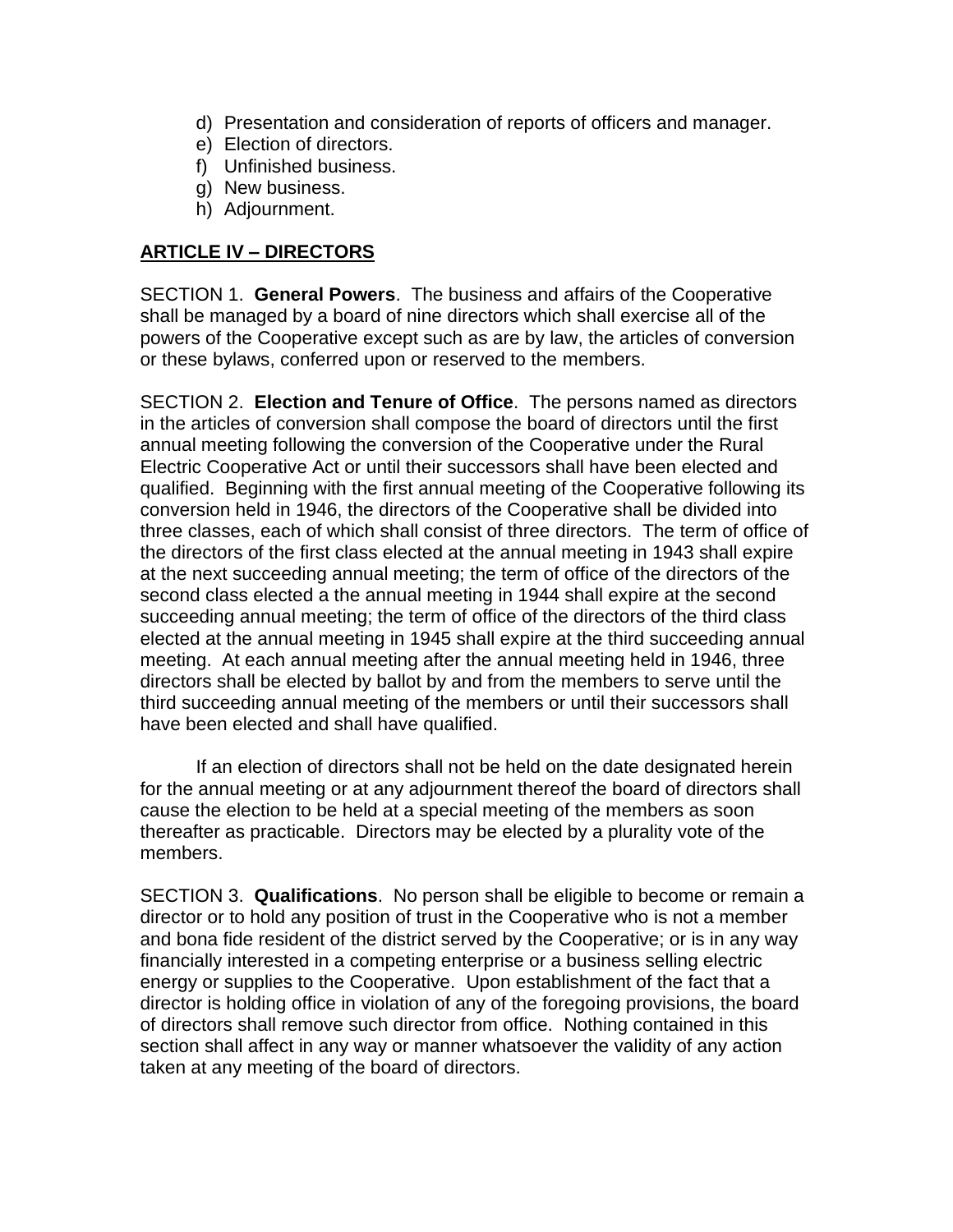SECTION 4. **Nominations**. Each area as described in Section 5 shall be represented by a Board Director who shall be qualified under and serve pursuant to these Bylaws. When a Board Director's term is up for election, any ten (10) or more members acting together may make director nominations by petition not less than seventy-five (75) days prior to the meeting and the Secretary shall post such nominations. The member signing the Petition can be from any District, however no member shall sign more than one (1) nominating petition for a candidate seeking election for the same district. If the incumbent Director desires to run, and they are qualified under the provisions of the Bylaws, they must also submit a Petition with the required ten (10) signatures. The Secretary shall mail with the notice of the meeting or separately, but at least five days before the date of the meeting, a statement of the number of directors to be elected and the names and addresses of the candidates. The names of incumbents shall be listed first on the ballot. The remaining nominees shall be listed on the official ballot in the order of the receipt of the nominating petition.

SECTION 5**. May Create Voting Districts**. If at any time the board of directors deem it expedient and beneficial to the cooperative, they may by resolution, divide the territory served by the Cooperative into voting districts not exceeding nine in number, for the purpose of properly distributing its directors over the area in which its members reside. Said resolution shall set out and define said voting district by numbers, and shall state the number of directors to which each district is entitled.

SECTION 6**. Removal of Directors by Members**. Any member may bring charges against a director, and, by filing with the Secretary such charges in writing together with a petition signed by at least ten per centum of the members, may request the removal of such director by reason thereof. Such director shall be informed in writing of the charges at least ten days prior to the meeting of the members at which the charges are to be considered and shall have an opportunity at the meeting to be heard in person or by counsel and to present evidence in respect to the charges; and the person or persons bringing the charges against him shall have the same opportunity. The question of the removal of such director shall be considered and voted upon at the meeting of the members and any vacancy created by such removal may be filled by vote of the members at such meeting without compliance with the foregoing provision with respect to nominations.

SECTION 7. **Vacancies**. Subject to the provisions of these bylaws, with respect to the filling of vacancies caused by the removal of directors by the members, a vacancy occurring in the board of directors shall be filled by affirmative vote of a majority of the remaining directors for the unexpired portion of the term.

SECTION 8. **Compensation**. Directors shall not receive any salary for their services as directors, except that by resolution of the board of directors a fixed sum and expenses of attendance, if any, may be allowed for attendance of each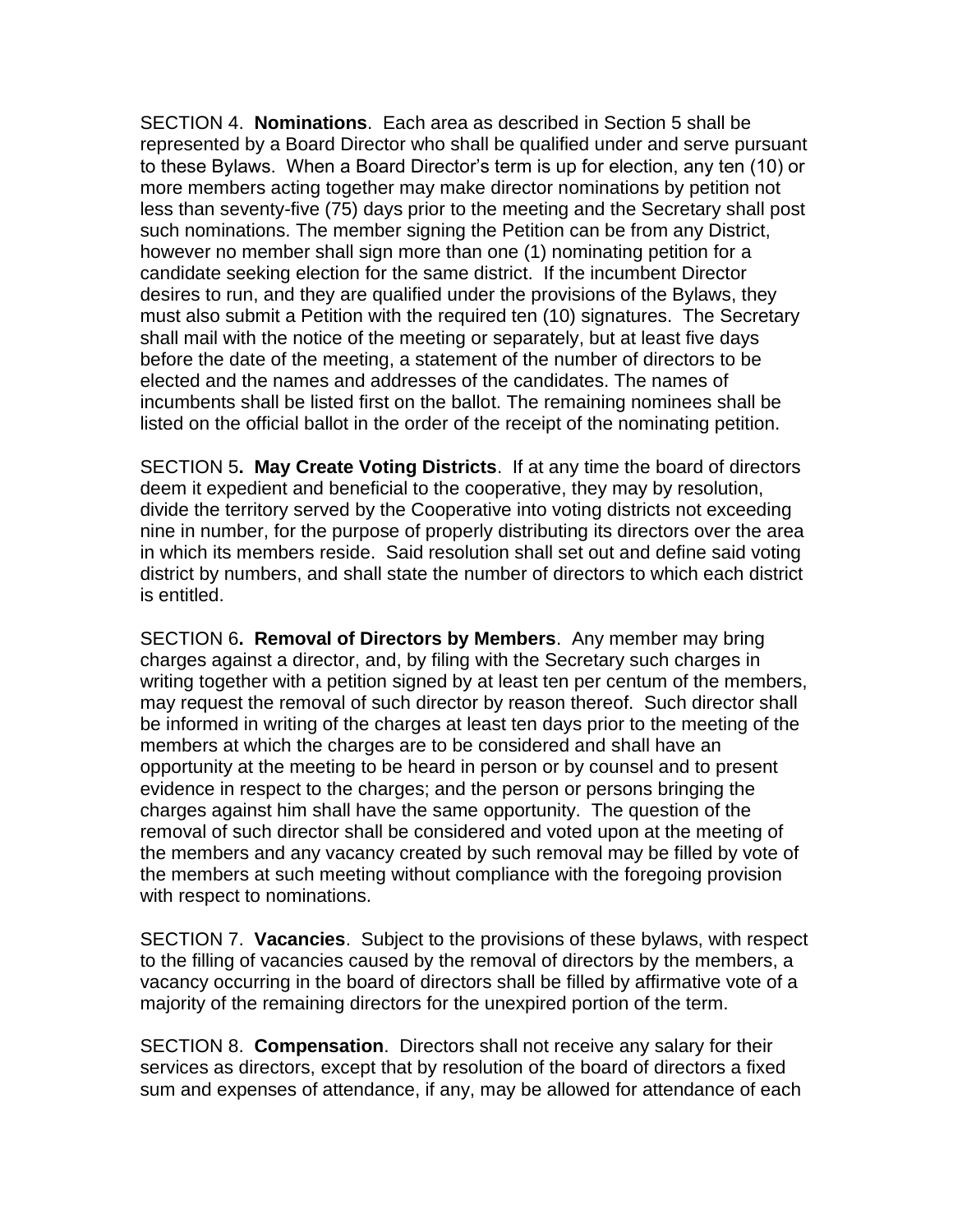meeting of the board of directors; for meetings attended by the directors on behalf of the Cooperative and for business conducted on behalf of the Cooperative.

# **ARTICLE V – MEETING OF DIRECTORS**

SECTION 1. **Regular Meetings**. A regular meeting of the board of directors shall be held without notice, immediately after, and at the same place as, the annual meeting of the members. A regular meeting of the board of directors shall also be held monthly at such time and place in Atchison County, Missouri, as the board of directors may provide by resolution. Such regular monthly meetings may be held without notice other than such resolution fixing the time and place thereof.

SECTION 2. **Special Meetings**. Special meetings of the board of directors may be called by the president or by any three directors, and it shall thereupon be the duty of the Secretary to cause notice of such meeting to be given as hereinafter provided. The president or the directors calling the meeting shall fix the time and place for the holding of the meeting.

SECTION 3. **Notice of Directors Meeting**. Written notice of the time, place and purpose of any special meeting of the board of directors shall be delivered to each director not less than five days previous thereto, either personally, by United States mail, or electronically, by or at the direction of the Secretary, or upon a default in duty by the Secretary, by the President or the directors calling the meeting. If mailed, such notice shall be deemed to be delivered when deposited in the United States mail addressed to the director at his address as it appears on the records of the Cooperative, with postage thereupon prepaid.

SECTION 4. **Quorum**. A majority of the board of directors shall constitute a quorum, provided that if less than such majority of the directors is present at said meeting, a majority of the directors present may adjourn the meeting from time to time; and provided further, that the Secretary shall notify any absent director of the time and place of the adjourned meeting. The act of the majority of the directors present at a meeting at which a quorum is present shall be the act of the board of directors.

# **ARTICLE VI – OFFICERS**

SECTION 1. **Number**. The officers of the Cooperative shall be a President, Vice President, Secretary, Treasurer and such other officers as may be determined by the board of directors from time to time. The offices of Secretary and Treasurer may be held by the same person.

SECTION 2. **Election and Term of Office**. The officers shall be elected by ballot, annually by and from the board of directors at the meeting of the board of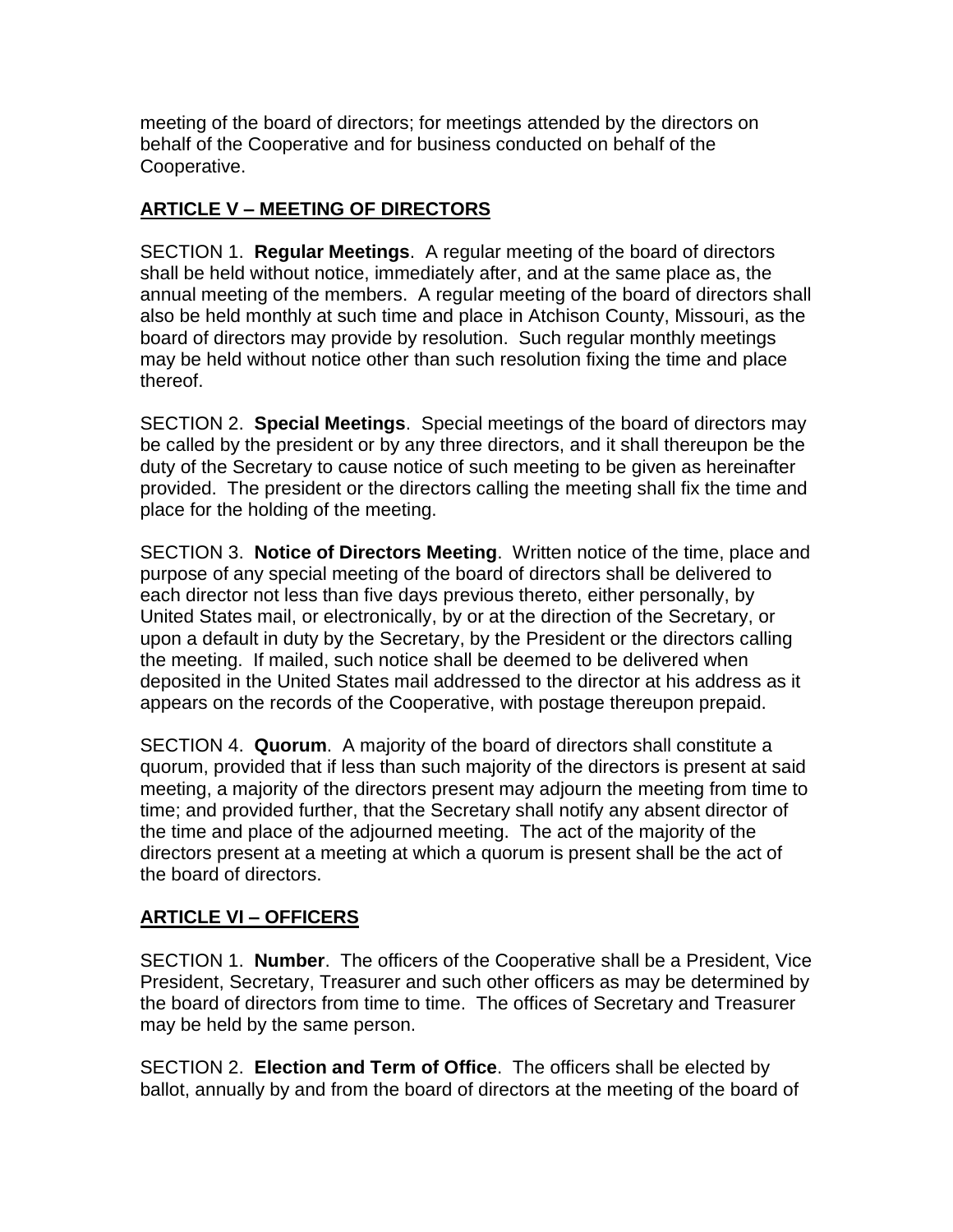directors held immediately after the annual meeting of the members. If the election of officers shall not be held at such meeting, such election shall be held as soon thereafter as convenient. Each officer shall hold office until the first meeting of the board of directors, following the next succeeding annual meeting of the members or until his successor shall have been elected and shall have qualified. A vacancy in any office shall be filled by the board of directors for the unexpired portion of the term.

SECTION 3. **Removal of Officers by Directors**. Any officer or elected by the board of directors may be removed by the board of directors whenever in its judgment the best interest of the Cooperative will be served thereby. In addition, any member of the Cooperative may bring charges against an officer, and by filing with the Secretary such charges in writing together with a petition signed by at least ten per centum of the members, may request the removal of an officer. The office against whom such charges have been brought shall be informed in writing of the charges at least ten days prior to the board meeting at which the charges are to be considered and shall have an opportunity at the meeting to be heard in person or by counsel and to present evidence in respect to the charges; and the person or persons bringing the charges against him shall have the same opportunity. In the event the board does not remove such officer, the question of his removal shall be considered and voted upon at the next meeting of the members.

SECTION 4. **President**. The President shall:

- a) be the principal executive officer of the Cooperative and, unless otherwise determined by the members of the board of directors, shall preside at all meetings of the members and board of directors; and
- b) sign any deeds, mortgages, deeds of trust, notes, bonds, contracts or other instruments authorized by the board of directors to be executed except in cases in which the signing and execution thereof shall be expressly delegated by the board of directors or by these by-laws to some other officer or agent of the Cooperative, or shall be required by law to be otherwise signed or executed; and
- c) in general perform all duties incident to the office of President and such other duties as may be prescribed by the board of directors from time to time.

SECTION 5. **Vice President**. In the absence of the President, or in the event of his inability or refusal to act, the Vice President shall perform the duties of the President, and when so acting, shall have all the powers and be subject to all the restrictions upon the President. The Vice President shall also perform such other duties as from time to time may be assigned to him by the board of directors.

SECTION 6. **Secretary**. The Secretary shall:

a) keep the minutes of the meetings of the members and of the board of directors in one or more books provided for that purpose;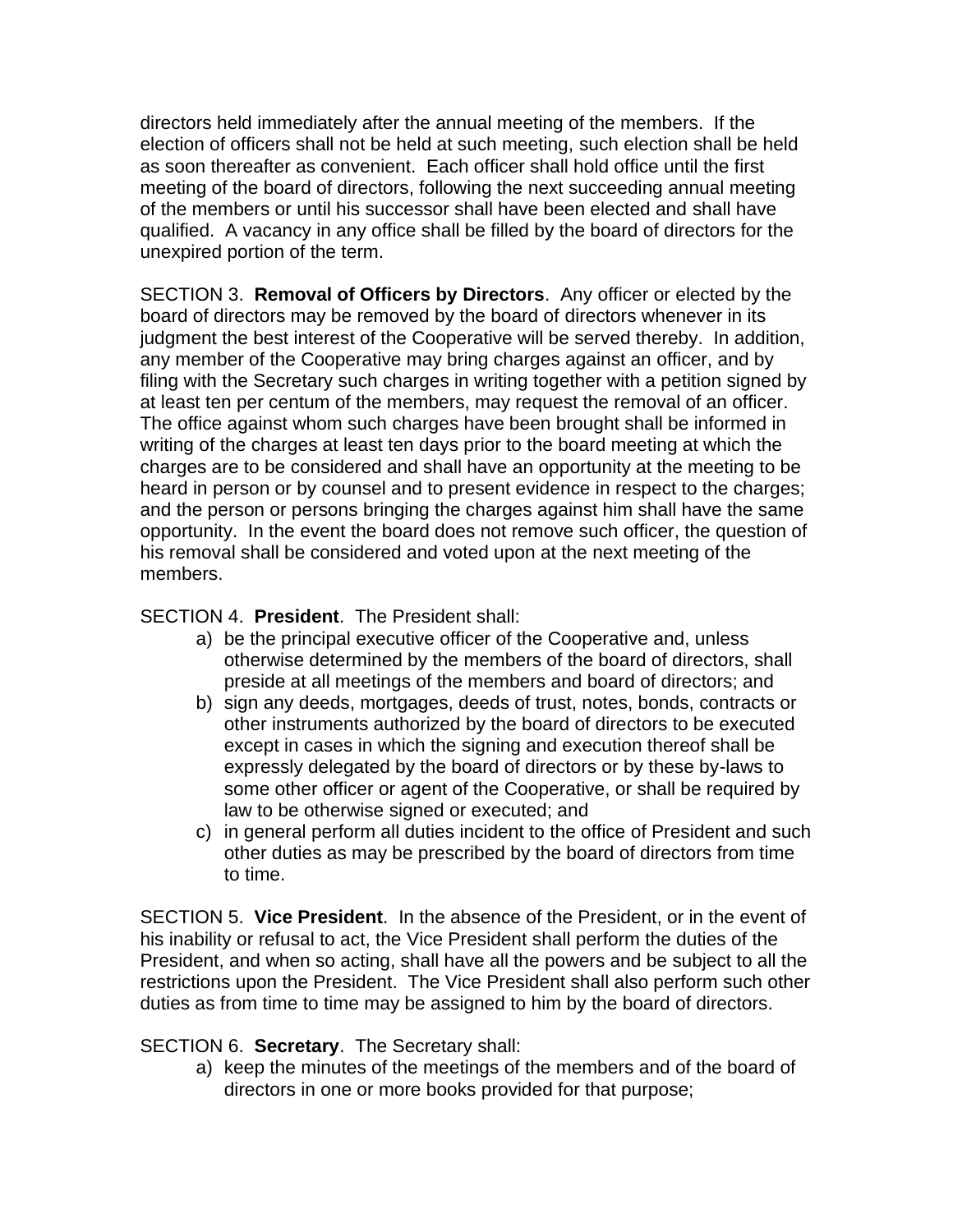- b) see that all notices are duly given in accordance with these bylaws or as required by law;
- c) be custodian of the corporate records and of the seal of the Cooperative and affix the seal of the Cooperative to all documents, the execution of which on behalf of the Cooperatives under its seal is duly authorized in accordance with the provision of these bylaws;
- d) keep a register of the names and post office addresses of all members;
- e) have general charge of the books of the Cooperative;
- f) keep on file at all times a complete copy of the articles of incorporation and bylaws of the Cooperative containing all amendments thereto (which copy shall always be open to the inspection of any member) and at the expense of the Cooperative, forward a copy of the bylaws and all amendments thereto to any member upon request; and
- g) in general perform all duties incident to the office of Secretary and such other duties as from time to time may be assigned to him by the board of directors.

SECTION 7. **Treasurer**. The Treasurer shall:

- a) have charge and custody of and be responsible for all funds and securities of the Cooperative;
- b) be responsible for the receipt and the issuance of receipts for all moneys due and payable to the Cooperative and for the deposit of all such moneys in the name of the Cooperative in such bank or banks as shall be selected in accordance with the provisions of these by-laws; and
- c) in general perform all the duties incident to the office of Treasurer and such other duties as from time to time may be assigned to him by the board of directors.

SECTION 8. **Manager**. The board of directors may appoint a manager who may be, but who shall not be required to be, a member of the Cooperative. The manager shall perform such duties and shall exercise such authority as the board of directors may from time to time vest in him.

SECTION 9. **Bonds of Officers**. The Treasurer and any other office or agent of the Cooperative charged with responsibility for the custody of any of its funds or property shall either give bond in such sum and with such surety as the board of directors shall determine, or shall obtain an insurance policy that insures against malfeasance. The board of directors in its discretion may also require any other officer, agent or employee of the Cooperative to give bond in such amount and with such surety as it shall determine.

SECTION 10. **Compensation**. The powers, duties, and compensation of officers, agents and employees shall be fixed by the board of directors subject to the provision of these bylaws with respect to compensation for directors.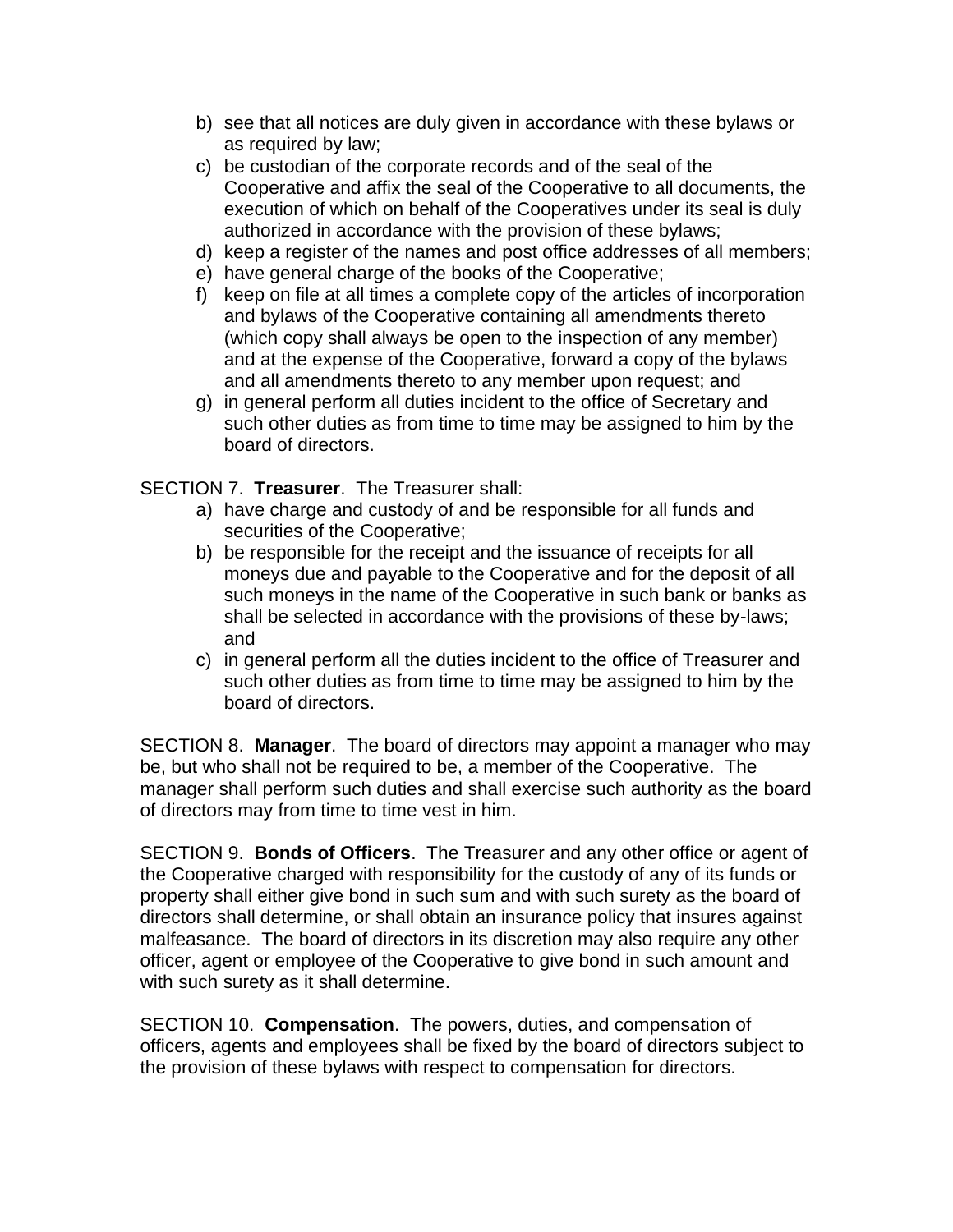SECTION 11. **Reports**. The officers of the Cooperative shall submit to each annual meeting of the members reports covering the business of the Cooperative for the previous fiscal year. Such reports shall set forth the condition of the Cooperative at the close of such fiscal year.

#### **ARTICLE VII – PATRONAGE CAPITAL**

SECTION 1. The Cooperative shall at all times be operated on a cooperative non-profit basis for the mutual benefit of its patrons. The Cooperative's operations shall be so conducted that all patrons, members and non-members alike, will through their patronage furnish capital for the Cooperative.

In order to induce patronage and to assure that the Cooperative will operate on a non-profit basis, the Cooperative is obligated to account on a patronage basis to all its patrons, members and non-members alike, for all amounts received from the furnishing of electric energy in excess of operating costs and expenses properly chargeable against the furnishing of electric energy. All such amounts in excess of operating costs and expenses at the moment of receipt by the Cooperative are received with the understanding that they are furnished by the patrons, members and non-members alike, as capital. The Cooperative is obligated to pay all such amounts in excess of operating costs and expenses to the patrons by credits to a capital account for patron. The books and records of the Cooperative shall be set up and kept in such a manner that at the end of each fiscal year the amount of capital, if any, so furnished by each patron is clearly reflected and credited in an appropriate record to the capital account of each patron, the Cooperative shall within a reasonable time after the close of the fiscal year notify each patron of the amount of capital so credited to his account. All amounts credited to the capital account of any patron shall have the same status as though they had been paid to the patron in cash in pursuance of a legal obligation to do so and the patron had then furnished the Cooperative corresponding amounts for capital. In the event of dissolution of liquidation of the Cooperative, after all outstanding indebtedness of the Cooperative shall have been paid, outstanding capital credits shall be retired without priority on a pro rata basis before any payments are made on account of property rights of members. If at any time prior to dissolution or liquidation, the board of directors shall determine that the financial condition of the Cooperative will not be impaired thereby, the capital then credited to patron's accounts may be retired in full or in part. Any such retirements of capital shall be made in order of priority according to the year in which the capital was furnished and credited, the capital first received by the Cooperative being the first retired. Capital credited to the account of each patron shall be assignable only on the books of the Cooperative pursuant to written instructions from the assignor and only to successors in interest or successors in occupancy in all or part of such patron's premises served by the Cooperative unless the board of directors, acting under policies of general application, shall determine otherwise.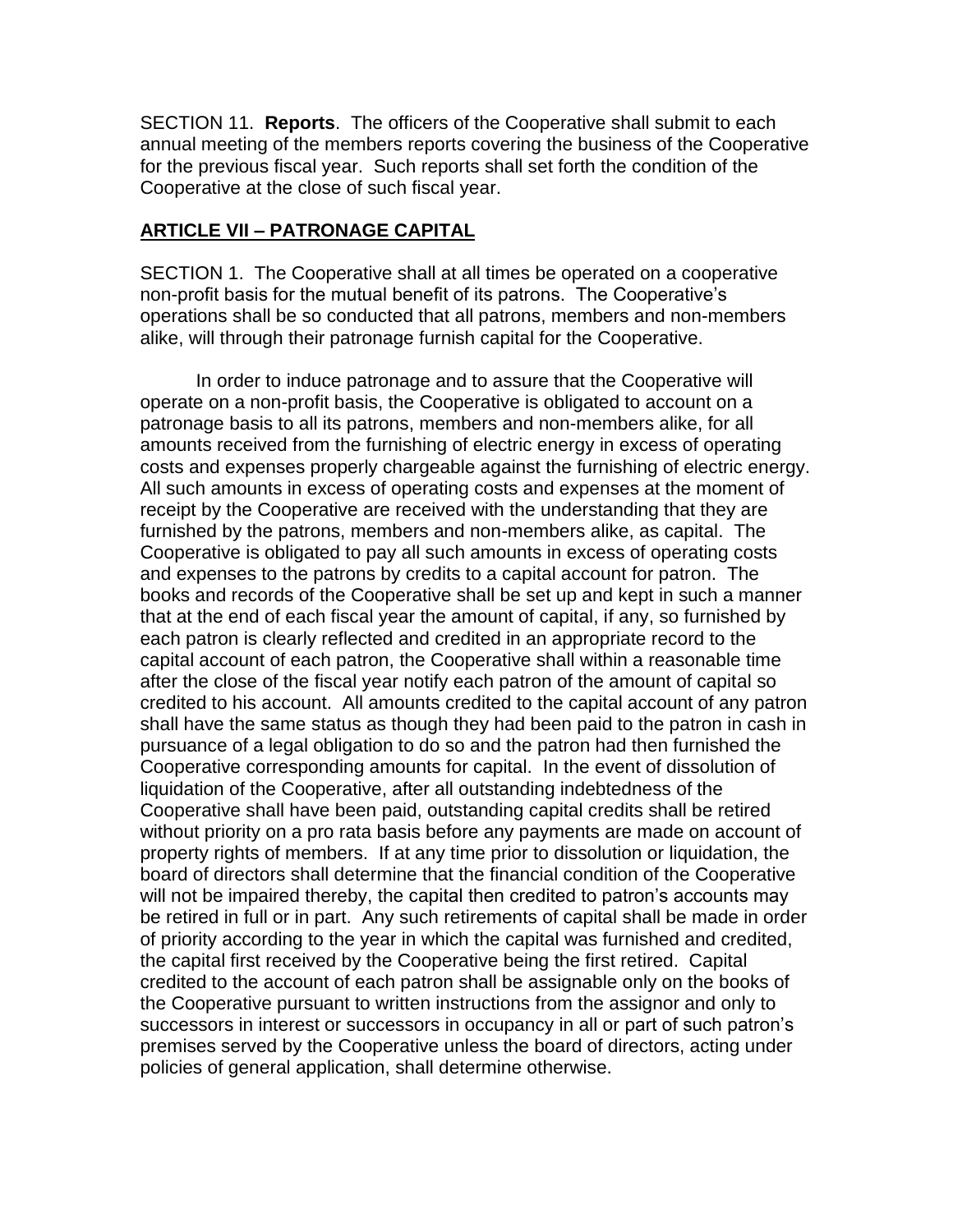In the event that a non-member patron shall elect to become a member of the Cooperative, the capital credited to the account of such non-member patron may be applied by the Cooperative toward the payment of a membership fee on behalf of such non-member patron.

Notwithstanding any other provision of these bylaws, the board of directors at its discretion shall have the power at any time upon the death of a natural person who is a patron if the legal representatives of his/her estate shall request in writing that the capital credited to any such natural person who is a patron be retired prior to the time such capital would otherwise be retired under the provisions of these bylaws, to retire capital credited to any such natural person who is a patron immediately upon such terms and conditions as the Board of Directors acting under policies of general application and legal representatives of such person's estate shall agree upon provided, however, that the financial condition of the Cooperative will not be impaired thereby.

SECTION2. The patrons of the Cooperative, by dealing with the Cooperative, acknowledge that the terms and provisions of the articles of incorporation and bylaws shall constitute and be a contract between the Cooperative and each patron, and both the Cooperative and the patrons are bound by such contract, as fully as though each patron had individually signed a separate instrument containing such terms and provision. The provisions of this article of the bylaws shall be called to the attention of each patron of the Cooperative by posting in a conspicuous place in the Cooperative's office.

SECTION 3. Non-Operating Margins. All other amounts received by the Cooperative from its operations in excess of costs and expenses shall, insofar as permitted by law, be (a) used to offset any losses incurred during the current or any prior fiscal year and (b) to the extent not needed for that purpose, allocated to its patrons on a patronage basis and an amount so allocated shall be included as a part of the capital credited to the accounts of patrons, as herein provided.

#### **ARTICLE VIII – DISPOSITION OF PROPERTY**

The Cooperative may not sell, lease or otherwise dispose of, except by mortgage, all or any substantial portion of its property unless such sale, lease or other disposition is authorized at a duly held meeting of the members thereof by the affirmative vote of not less than two-thirds of all the members of the Cooperative and unless the notice of such proposed sale, lease, or other disposition shall have been contained in the notice of the meeting; provided however, that notwithstanding anything herein contained, or any other provisions of law, the board of directors of the Cooperative, without authorization by the members thereof, shall have full power and authority to authorize the execution and delivery of a mortgage or mortgages or a deed or deeds of trust upon, or the pledging or encumbering of, any or all of the property, assets, rights, privileges, licenses, franchises and permits of the Cooperative, whether acquired or to be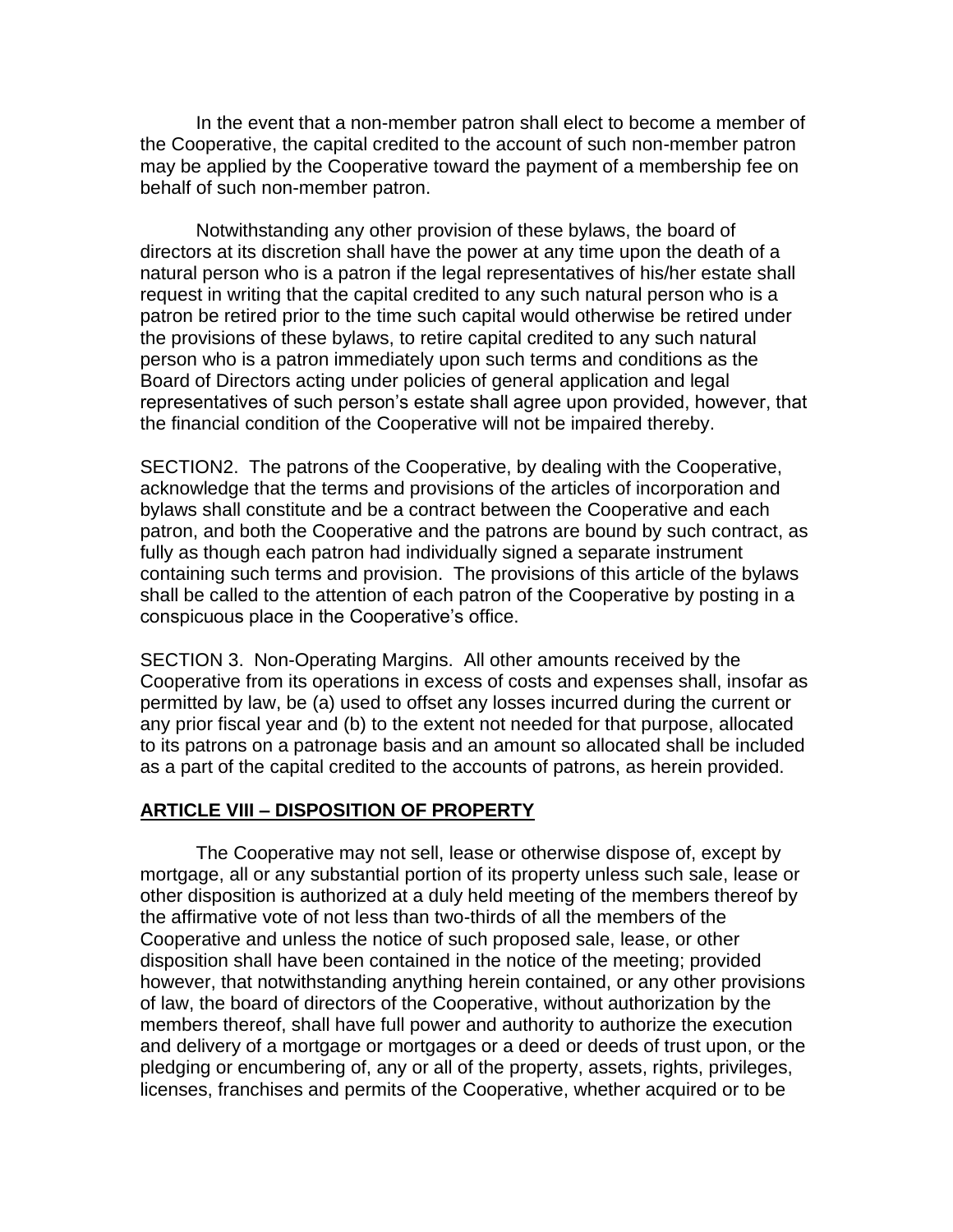acquired, and wherever situated, as well as the revenues and income there from, all upon such terms and conditions as the board of directors shall determine, to secure any indebtedness of the Cooperative to United State of America or any instrumentality or agency thereof, or to any bank or other financial institution or organization.

In addition to the foregoing provisions in this Article and any other applicable provisions of law or these bylaws, no sale, leave, exchange, transfer or other disposition of all or any substantial portion of the Cooperative's property shall be authorized except in conformity with the following:

- a) If the Board of Directors of the Cooperative believes there may be sufficient benefit from any proposal from another party for such sale, lease, exchange, transfer or other disposition of the Cooperative's property, the board of directors shall first cause three (3) independent, non-affiliated appraisers, experts in such matters, to render their individual opinions as to the value of the property with respect to such a sale, lese, exchange, transfer or other disposition and as to any other terms and conditions which should be considered. The three (3) appraisers shall be designated by the board of directors, or within their discretion, by the Presiding Judge of the Circuit Court of Atchison County, Missouri. If such judge refuses to make such designations, they shall be made by the board of directors.
- b) If the Board of Directors, after receiving such appraisals (and other terms and conditions which are submitted, if any), determines that the proposal should be submitted for consideration by the members, it may, within the discretion of the Board, first give other rural electric cooperatives an opportunity to submit competing proposals, subject to the priority of an existing Right of First Refusal Contract between the Cooperative and its power supplier, N.W. Electric Power Cooperative, Inc. Such opportunity may be in the form of a written notice to such rural electric cooperative, which notice may be attached to a copy of the proposal which the Cooperative has already received and copies of the respective reports of the three (3) appraisers. Such rural electric cooperative shall be given not less than thirty (30) days during which to submit competing proposals, and the actual minimum period within which proposals are to be submitted shall be stated in the written notice given to them.
- c) If the board of directors then determines that favorable consideration should be given to the initial or any subsequent proposal which has been submitted to it, it shall so notify the members not less than sixty (60) days before the date of any special meeting of the members thereon or, if such be the case, the next annual members meeting, expressing in detail each of any such proposals, and may call a special meeting of the members for consideration and action on such proposals, which meeting shall be held not less than ten (10) days nor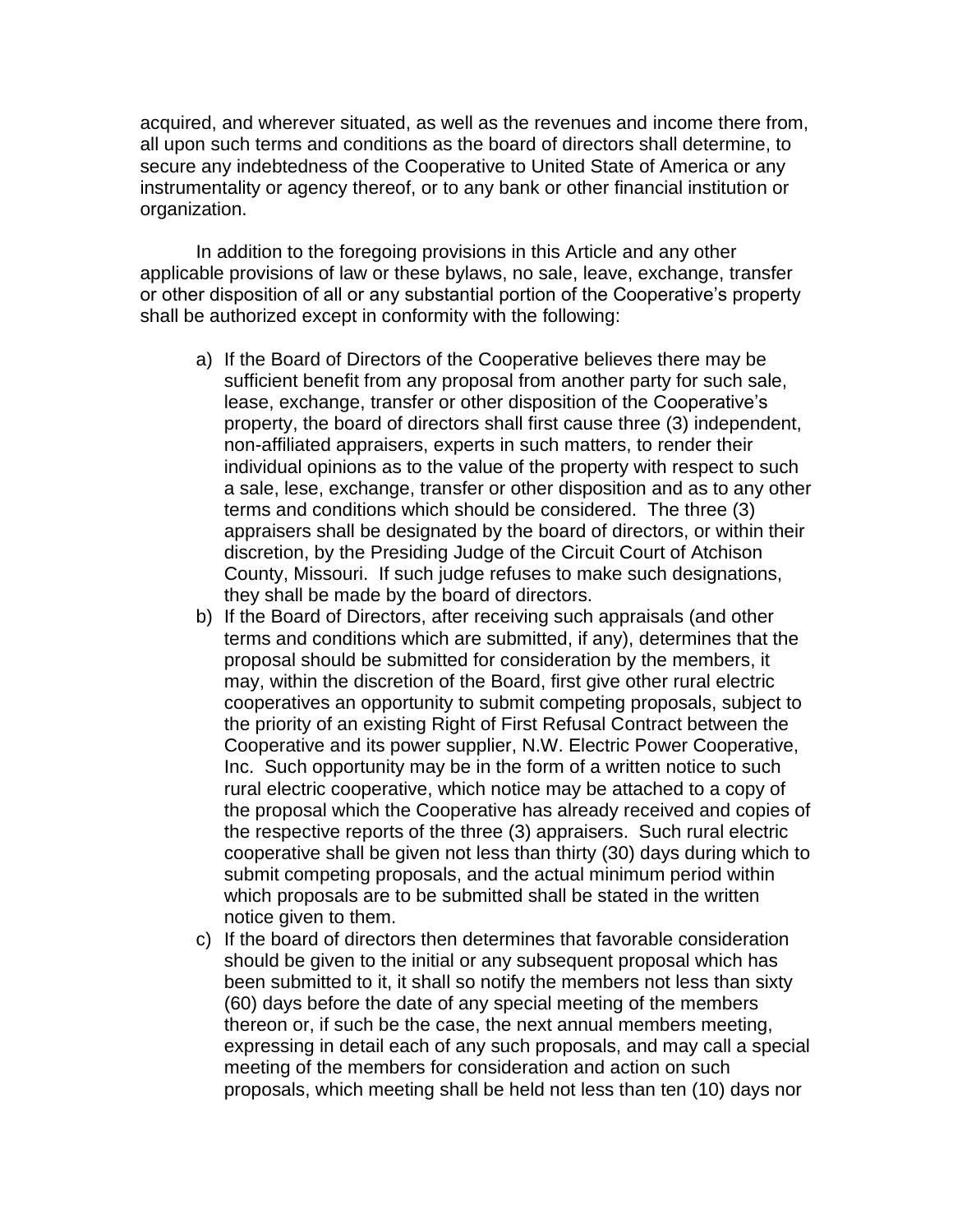more than twenty-five (25) days after the giving of notice of such meeting.

- d) Any fifty (50) or more members, by so petitioning the board not less than thirty (30) days prior to the date of such special or annual meeting, may cause the Cooperative, with the cost to be borne by the Cooperative, to mail to all members any opposing or alternative positions which they may have to the proposals that have been submitted or any recommendations that the board has made.
- e) The provision of this second paragraph and subparagraphs to Article VIII shall not apply to a sale, lease, exchange, transfer or other disposition of property to one or more other rural electric cooperatives if the purpose or legal effect thereof is to merge or consolidate with such other one or more rural electric cooperatives, or to the priority of an existing right of First Refusal Contract between the Cooperative and its power supplier, N.W. Electric Power Cooperative, Inc. No proposal to sell, lease or dispose of all or a substantial portion of the property of the Cooperative shall be submitted to a vote of the membership unless such proposal is approved by the Cooperative's board of directors as provided in this bylaw.

# **ARTICLE IX – SEAL**.

The corporate seal of the Cooperative shall be in the form of a circle and shall have inscribed thereon the name of the Cooperative and the words "Corporate Seal, (Missouri)".

# **ARTICLE X – FINANCIAL TRANSACTIONS**

SECTION 1. **Contracts**. Except as otherwise provided in these bylaws, the board of directors may authorize any officer, agent, or agents to enter into any contract or execute and deliver any instrument in the name and on behalf of the Cooperative, and such authority may be general or confined to specific instances.

SECTION 2. **Checks, Drafts, etc**. All checks, drafts or other orders for the payment of money and all notes, bonds or other evidences of indebtedness issued in the name of the Cooperative shall be signed as such by the officer or officers, agent or agents, employee or employees of the Cooperative and in such manner as shall from time to time be determined by resolution of the board of directors.

SECTION 3. **Deposits**. All funds of the Cooperative shall be deposited from time to time to the credit of the Cooperative in such bank or banks as the board of directors may elect.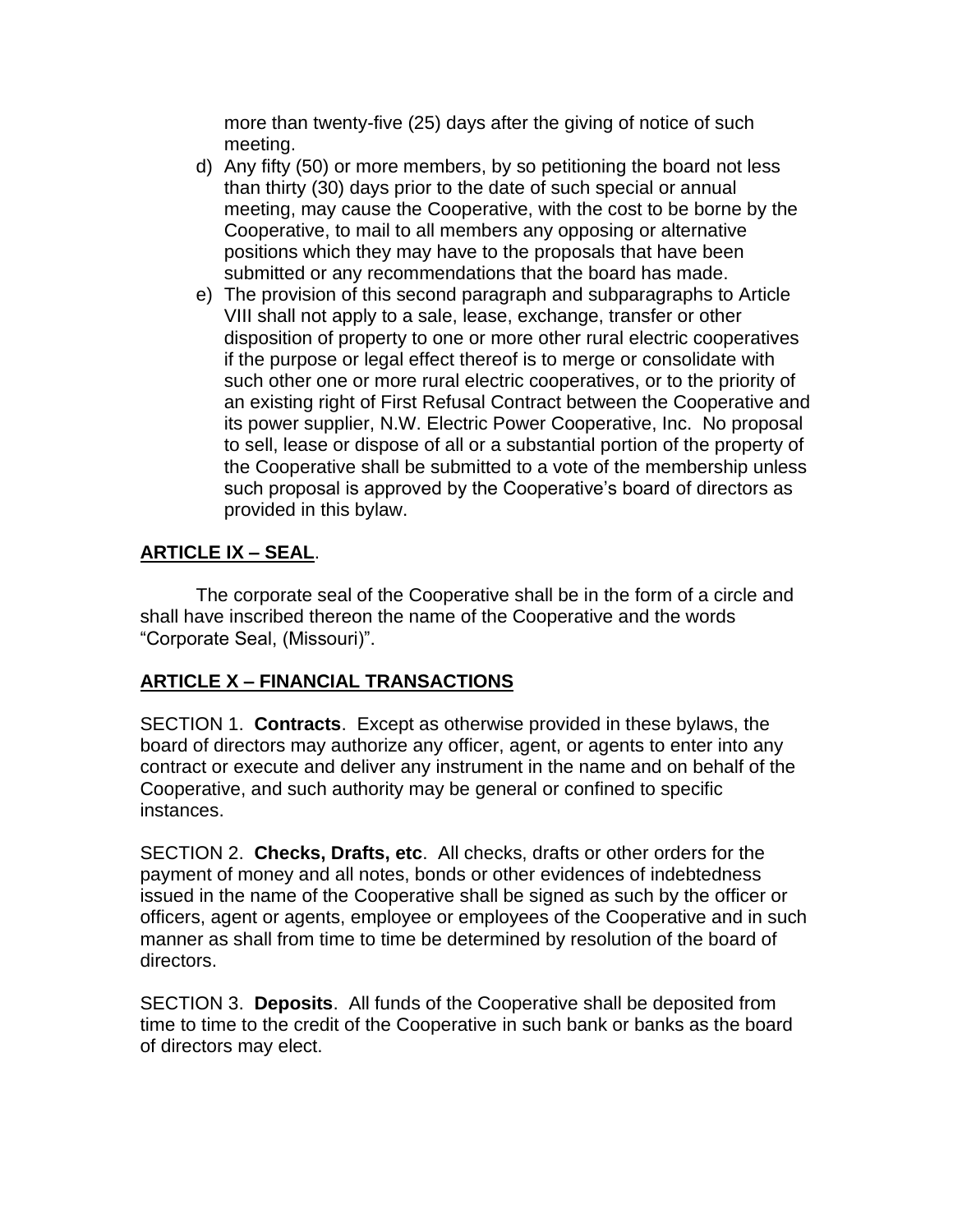SECTION 5. **Fiscal Year**. The fiscal year of the Cooperative shall begin on the first day of January of each year and shall end on the last day of December of each year.

# **ARTICLE XI – MISCELLANEOUS**

SECTION 1. **Membership in Other Organizations**. Upon authorization of the board of directors, the Cooperative may purchase stock in any corporation or become a member of any organization as follows: (1) that is organized for the purpose of providing any type of necessary or beneficial goods and services such as but not limited to energy, fuel water and sewer services; or (2) that is organized on a non-profit basis for the purpose of engaging in or furthering the cause of rural electrification, or with the approval of the administrator of the Rural Utilities Services, or any other corporation for the purpose of acquiring electric facilities; provided, however, that except for the corporation or organizations described above, the Cooperative shall not become a member of or purchase stock in any other organization without an affirmative vote of the members at a duly held meeting, the notice of which shall specify that action is to be taken upon such proposed membership or stock purchase.

SECTION 2. **Waiver of Notice**. Any member or director may waive in writing any notice of a meeting required to be given in these bylaws. The attendance of a member or director at any meeting shall constitute a waiver of notice of such meeting by such member or director, except in case a member or director shall attend a meeting for the express purpose of objecting to the transaction of any business on the ground that the meeting has not been lawfully called or convened.

SECTION 3. **Rules and Regulations**. The board of directors shall have power to make and adopt such rules and regulations, not inconsistent with law, the articles of incorporation or these bylaws as it may deem advisable for the management of the business and affairs of the Cooperative.

SECTION 4. **Accounting System and Reports**. The board of directors shall cause the records of the Cooperative to be kept in accordance with generally accepted accounting principles and any accounting system requirements established by the Rural Utilities Services of the United States Department of Agriculture. The board of directors shall also, after the close of each fiscal year, cause to be made a full and complete audit of the accounts, books and financial condition of the Cooperative as of the end of such fiscal year. Such audit report shall be made available to the members at the next following annual meeting.

SECTION 5. **Area Coverage**. The board of directors shall make diligent effort to see that electric service is extended to all unserved persons within the Cooperative service area who (a) desire such service and (b) meet all